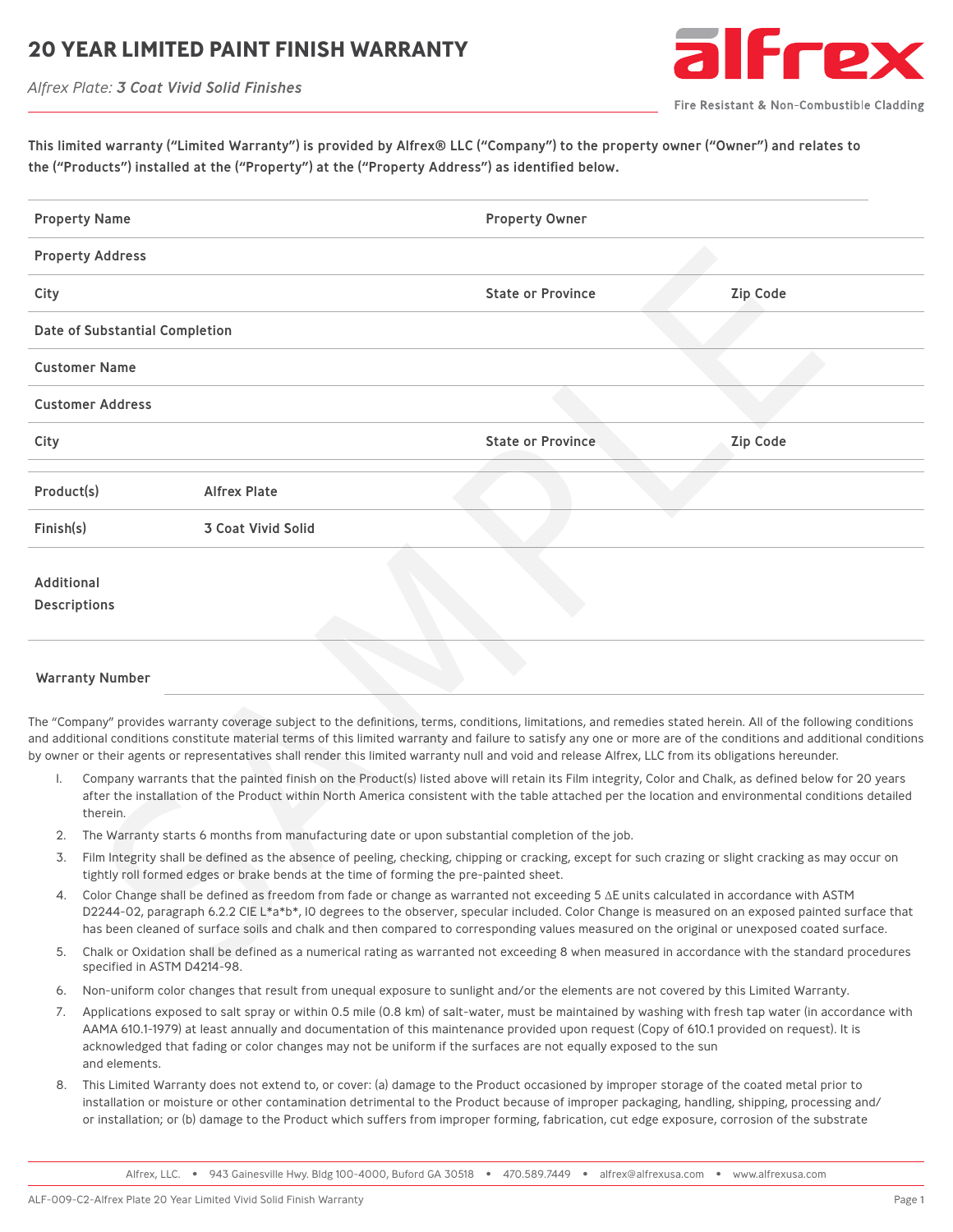## **20 YEAR LIMITED PAINT FINISH WARRANT**

#### *Alfrex Plate: 3 Coat Vivid Solid Finishes*



Fire Resistant & Non-Combustible Cladding

or any other condition between the substrate and coating which causes coating degradation or delamination; or (c) Forming Product at temperatures below an ambient temperature of 60°F (16°C) which may adversely affect the appearance and performance of the finish coating; or (d) any external contaminant or condition which causes coating degradation or delamination; or (e) damage to the Product as a result of ponding or standing water.

- 9. This Limited Warranty does not extend to, or cover any failure caused by perforation processes which (a) may cause potential heat damage to the top paint layer, (b) leave exposed aluminum vulnerable to oxidation, paint degradation, or delamination, (c) are not specifically approved by Alfrex prior to issuance of the warranty.
- 10. This Limited Warranty does not cover damage or failure of Product which damage or failure is attributable to acts of God, falling objects, external forces, explosions, fire, terrorism, or other such similar or dissimilar occurrences.
- II. Owner's sole and exclusive remedy, and Alfrex, LLC's liability under this Limited Warranty will be limited, at Alfrex, LLC's option, to recoating or replacing the coil coated Plate with the Product claimed to be defective. Under no circumstances will Alfrex, LLC be held liable for any incidental, special, punitive or consequential damages.
- 12. Alfrex, LLC shall be given a reasonable opportunity to inspect the product claimed to be defective. If after inspection of the product, Alfrex, LLC determines that the claimed defect is covered by this warranty, Alfrex, LLC as its sole option, shall refinish, repair, or replace, the defective Product without charge to the owner.
- 13. Alfrex, LLC must approve any recoating of the metal substrate through submission of three (3) estimates that each includes the name of the coating products to be used, labor and material costs as well as any other costs associated with the work for refinishing or replacing the metal substrate. Alfrex, LLC reserves the right to approve or negotiate the contract for such recoating or replacement work if the initial estimate is unacceptable to Alfrex, LLC.
- 14. All warranty work will be performed by Alfrex, LLC or by a company, customer, contractor, applicator, or distributor selected by Alfrex, LLC. At no time does this warranty confer upon the claiming party or any other party the right to proceed with repair, replacement or restoration without written notice and agreement by a duly authorized officer of Alfrex, LLC. Any such work undertaken by the claiming party or any other party shall be for the claiming party's own account and shall result in this warranty becoming null and void. As color variances may occur between replacement or refinished product in comparison with the originally installed product due to normal weathering and aging of the originally installed product, this condition will not be indicative of a defect in either the replacement product or the originally installed product. Is tunited Warrany) does not cover damage or flaire of Product with damage or fallure is attributable to acts of Cod, falling co) substitutions and societies and orchesters. The substitution of the system of the system of
- 15. The warranty for any refinished or replaced metal substrate shall be only for the remainder of the original warranty period applicable to the original coated metal substrate.
- 16. In no event will the original applicable warranty period set forth in the warranty table be extended by a warranty claim.
- 17. In the event of any subsequent failure of any recoated or replaced coil coated Plate, the Owner shall first make any claims against the supplier of those replacement materials.
- 18. The applicable warranty period shall be limited to, and shall in no event extend beyond, the warranty period as set forth in the warranty table.
- 19. This Limited Warranty is given solely to the Owner and is non-transferable and non-assignable.
- 20. All claims must be submitted in writing to Alfrex LLC in 943 Gainesville Hwy. Bldg. 100-4000, Buford, GA 30518. All claims must be accompanied by this certificate, fully completed and signed by the customer that furnished the product to the owner. In order to qualify for warranty coverage, all claims must be submitted within thirty days from the date the damage is first discovered or could have been discovered. No claims can be submitted 30 days after expiration of the warranty period.
- 21. In no event does Alfrex LLC cover the cost of labor or sundry materials required to remove and/or replace any defective product.
- 22. Alfrex LLC reserves the right to discontinue or modify its products lines and coating colors. If the original product or coating color is no longer available, Alfrex LLC agrees to use commercially reasonable efforts to substitute a comparable product.
- 23. This warranty is subject to, enforced by, and construed according to the laws of the State of Georgia. Any legal action to enforce or construe any portion of this warranty shall be brought in a Court of Company's choice in Georgia.
- 24. Any attempt to construe this warranty, be it by law or other legal means, that ultimately leads to any court of competent jurisdiction stating any provision herein as invalid or unenforceable the remainder of the provisions following shall come into effect. These provisions shall come into effect as though the prior provisions had not been contained herein.
- 25. The United Nations Convention on Contracts for the International Sale of Goods is expressly disclaimed and does not apply to the sale of Seller products. Any and all disputes between the parties that may arise pursuant to this order will be heard and determined before an appropriate arbitrator, federal or state court located in Atlanta, Georgia. The owner hereto acknowledges such court has the jurisdiction to interpret and enforce the provisions herein and/ or an arbitrator's judgment, and the owner and the Customer waives any and all objections that they may have as to personal jurisdiction or venue in any of the above courts.
- 26. Company has the right to termination of the warranty at any time if a (30) day notice is given to the Customer prior to Rights accruing to Customer are not lost prior to termination.
- 27. All information hereto shall be adhered to by both parties and shall not extend beyond the directives made herein. No modification shall be made without the understanding, consent, and signing by both Customer and Company of a contract explicitly stating this warranty's subsequent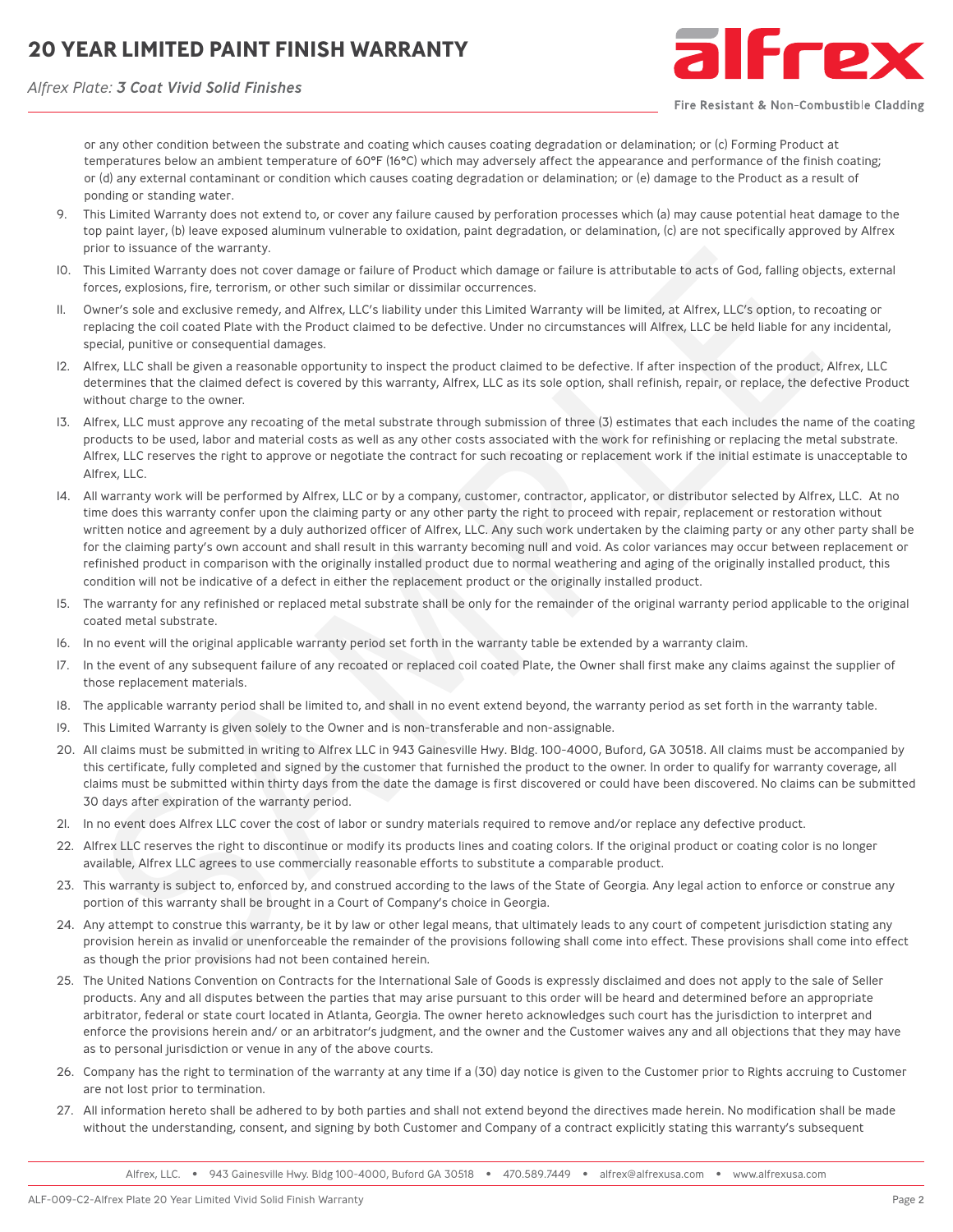## **20 YEAR LIMITED PAINT FINISH WARRANTY**

*Alfrex Plate: 3 Coat Vivid Solid Finishes*



Fire Resistant & Non-Combustible Cladding

modification.

- 28. EXCEPT AS SET FORTH HEREIN, ALFREX, LLC MAKES NO OTHER EXPRESS WARRANTIES AND DISCLAIMS ANY IMPLIED WARRANTIES, INCLUDING ANY IMPLIED WARRANTY OF MERCHANTABILITY OR FITNESS FOR A PARTICULAR PURPOSE OR USE, WITH RESPECT TO ANY OF THE PRODUCTS.
- 29. IT IS UNDERSTOOD AND AGREED THAT THE REMEDIES PROVIDED FOR HEREIN FOR THE FINISH OF THE PRODUCT DESCRIBED ABOVE ARE EXCLUSIVE WHETHER FOR BREACH OF EXPRESS WARRANTIES OR OTHERWISE AND SHALL CONSTITUTE THE OWNER'S EXCLUSIVE REMEDY AND ALFREX, LLC'S EXCLUSIVE LIABILITY. IN NO EVENT SHALL ALFREX, LLC BE LIABLE FOR LABOR COSTS, DIRECT, INDIRECT, INCIDENTAL, PUNITIVE, SPECIAL OR CONSEQUENTIAL DAMAGES FOR ANY BREACH OF ANY EXPRESS OR IMPLIED WARRANTIES IN CONNECTION WITH THE PRODUCT.
- 30. THIS WARRANTY IS THE ONLY EXPRESS WARRANTY EXTENDED BY ALFREX, LLC IN CONNECTION WITH THE PRODUCT, OTHER THAN ALFREX, LLC'S STANDARD COATING WARRANTY, IF ANY, AND THE LIMITED WARRANTY SET OUT IN ALFREX, LLC'S SALES TERMS AND CONDITIONS, FOR THE PRODUCT, AND IT EXCLUDES ALL OTHER WARRANTIES, REPRESENTATIONS OR GUARANTEES, EXPRESS OR IMPLIED, WRITTEN OR ORAL, BY OPERATION OF LAW OR OTHERWISE, INCLUDING WITHOUT LIMITATION, THE IMPLIED WARRANTIES OF MERCHANTABILITY AND FITNESS FOR A PARTICULAR PURPOSE. ALFREX, LLC'S AGGREGATE TOTAL CUMULATIVE LIABLITY UNDER THIS WARRANTY IS LIMITED TO THE DOLLAR AMOUNT OF THE PURCHASE PRICE.
- 31. Owner is solely responsible for proper selection and installation of Alfrex, LLC's products. Owner agrees that it will use Alfrex, LLC products only for their intended uses and according to the specifications and limitations established by Alfrex, LLC from time to time. Owner shall indemnify, defend and hold Alfrex, LLC harmless from and against any and all damages arising out of or relating to improper product selection, application, use, misuse, neglect, abuse of products or improper installation or incorporation of products.

| CONSEQUENTIAL DAMAGES FOR ANY BREACH OF ANY EXPRESS OR IMPLIED WARRANTIES IN CONNECTION WITH THE PRODUCT.                                                                                                                                                                                                                                                                                                                                                                                                                                                                                                                                                |  |
|----------------------------------------------------------------------------------------------------------------------------------------------------------------------------------------------------------------------------------------------------------------------------------------------------------------------------------------------------------------------------------------------------------------------------------------------------------------------------------------------------------------------------------------------------------------------------------------------------------------------------------------------------------|--|
| THIS WARRANTY IS THE ONLY EXPRESS WARRANTY EXTENDED BY ALFREX, LLC IN CONNECTION WITH THE PRODUCT, OTHER THAN ALFREX,<br>LLC'S STANDARD COATING WARRANTY, IF ANY, AND THE LIMITED WARRANTY SET OUT IN ALFREX, LLC'S SALES TERMS AND CONDITIONS, FC<br>THE PRODUCT, AND IT EXCLUDES ALL OTHER WARRANTIES, REPRESENTATIONS OR GUARANTEES, EXPRESS OR IMPLIED, WRITTEN OR ORAL,<br>OPERATION OF LAW OR OTHERWISE, INCLUDING WITHOUT LIMITATION, THE IMPLIED WARRANTIES OF MERCHANTABILITY AND FITNESS FOR<br>PARTICULAR PURPOSE. ALFREX, LLC'S AGGREGATE TOTAL CUMULATIVE LIABLITY UNDER THIS WARRANTY IS LIMITED TO THE DOLLAR AMOU<br>THE PURCHASE PRICE. |  |
| Owner is solely responsible for proper selection and installation of Alfrex, LLC's products. Owner agrees that it will use Alfrex, LLC products o<br>their intended uses and according to the specifications and limitations established by Alfrex, LLC from time to time. Owner shall indemnify, de<br>and hold Alfrex, LLC harmless from and against any and all damages arising out of or relating to improper product selection, application, use,<br>neglect, abuse of products or improper installation or incorporation of products.                                                                                                              |  |
|                                                                                                                                                                                                                                                                                                                                                                                                                                                                                                                                                                                                                                                          |  |
|                                                                                                                                                                                                                                                                                                                                                                                                                                                                                                                                                                                                                                                          |  |
|                                                                                                                                                                                                                                                                                                                                                                                                                                                                                                                                                                                                                                                          |  |
|                                                                                                                                                                                                                                                                                                                                                                                                                                                                                                                                                                                                                                                          |  |
|                                                                                                                                                                                                                                                                                                                                                                                                                                                                                                                                                                                                                                                          |  |
|                                                                                                                                                                                                                                                                                                                                                                                                                                                                                                                                                                                                                                                          |  |
| <b>Accepted By:</b>                                                                                                                                                                                                                                                                                                                                                                                                                                                                                                                                                                                                                                      |  |
| Alfrex, LLC.<br>943 Gainesville Hwy.                                                                                                                                                                                                                                                                                                                                                                                                                                                                                                                                                                                                                     |  |
| Building 100-4000                                                                                                                                                                                                                                                                                                                                                                                                                                                                                                                                                                                                                                        |  |
| Buford, GA 30518                                                                                                                                                                                                                                                                                                                                                                                                                                                                                                                                                                                                                                         |  |
| Phone: 470.589.7449                                                                                                                                                                                                                                                                                                                                                                                                                                                                                                                                                                                                                                      |  |
| <b>Authorized By</b>                                                                                                                                                                                                                                                                                                                                                                                                                                                                                                                                                                                                                                     |  |
|                                                                                                                                                                                                                                                                                                                                                                                                                                                                                                                                                                                                                                                          |  |
| <b>Authorized Signature</b>                                                                                                                                                                                                                                                                                                                                                                                                                                                                                                                                                                                                                              |  |
| Date                                                                                                                                                                                                                                                                                                                                                                                                                                                                                                                                                                                                                                                     |  |
|                                                                                                                                                                                                                                                                                                                                                                                                                                                                                                                                                                                                                                                          |  |

Alfrex, LLC. • 943 Gainesville Hwy. Bldg 100-4000, Buford GA 30518 • 470.589.7449 • alfrex@alfrexusa.com • www.alfrexusa.com